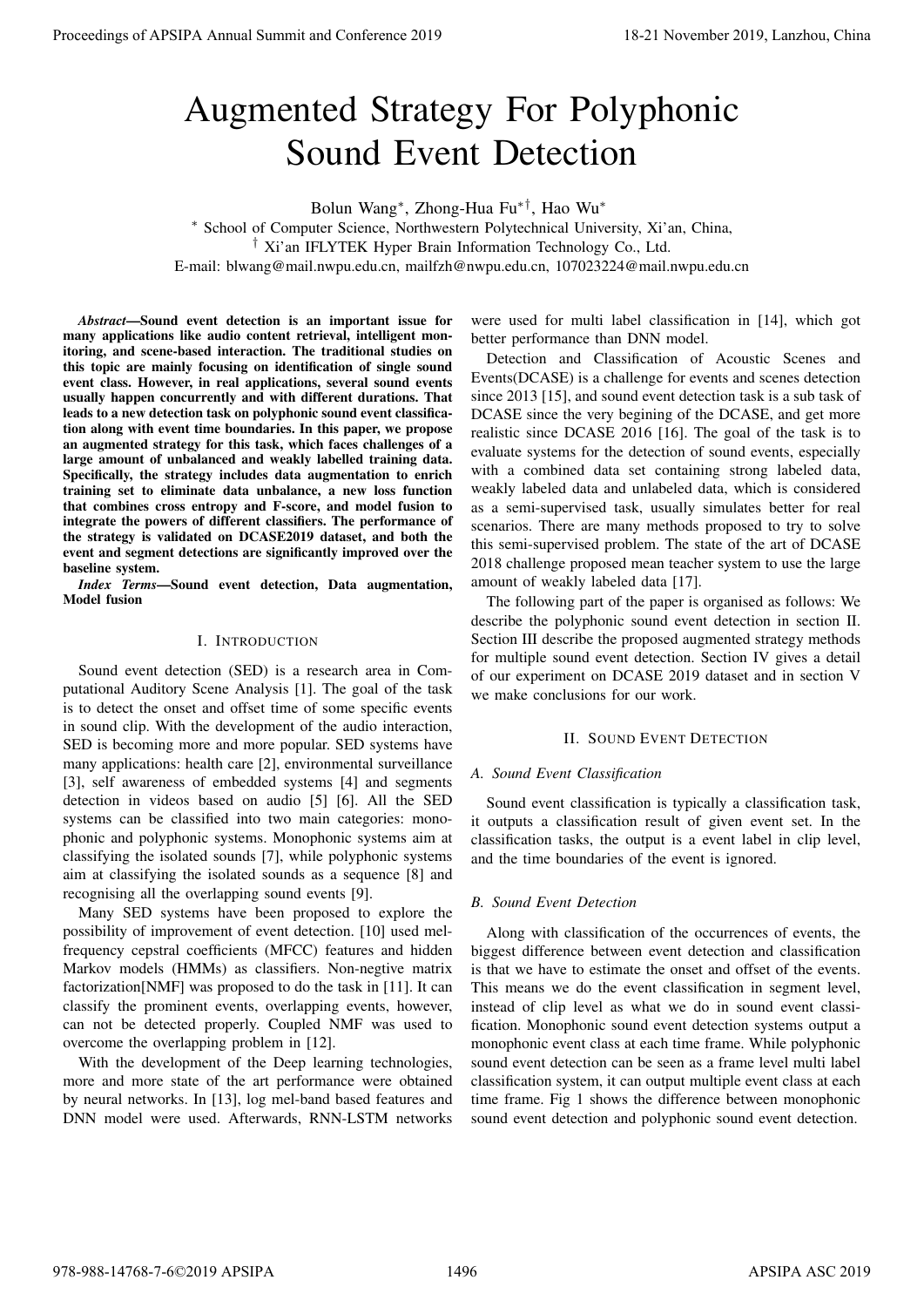

Fig. 1. Sound Event Detection diagram

## *C. Dataset Limitation Problem*

SED tasks require accurate onset and offset time stamps, which can be seen as a frame level multi label classification task. Because of the fact that it is usually too time consuming to annotate real data manually, SED systems are usually trained with a very small weakly annotated training set to get a better detection performance as possible as we can. The biggest challenge of this task is exploring the possibility to make use of a large amount of unbalanced and unlabeled training data with limited labelled dataset.

## III. METHODS

In this section, we present several methods, including data augmentation, and another optimization methods. Because the data in the challenge is limited, we try to use these methods to reduce the impact. First we do an event augmentation to solve the data unbalance problem, then follow an audio tagging augmentation. What's more, a new loss function was proposed to give ad direct optimization of sound event detection task and finally, we do a classwise model fusion. These methods are as follows:

#### *A. Event Augmentation*

Data augmentation method has been proven to be very useful for improving the generalization of the neural network [18], especially when the training data is extremely unbalanced. Events in the targeting set have different spectral properties, which have controversial optimization directions for neural

network. The large amount data of specific event mislead the classifier to a wrong direction so that impact the overall performance. According to the idea in [19], we proposed an event augmentation method. With this method, we can mix up [18] events to the original training set as much as possible so that the data unbalance problem can be resolved. There are two steps of the event augmentation

- Event Extraction: Extract the events with the given time stamp to get multiple audio segments with labels
- Event Addition: Add the separated segments into the original training data with a random scaling factor  $\alpha$

$$
y = \alpha x + (1 - \alpha)e \tag{1}
$$

Where  $\alpha \in (0, 1)$  is the scaling factor, y is the augmented data,  $x$  is the original training data,  $e$  is the extracted event segment, all in time domain. With this mix up method, the target events are augmented comparing with other non-target segments in the same audio clip.

## *B. Audio Tagging Augmentation*

Data driven methods' performance deeply depends on the training data in practice, but the data set in real life is extremely limited, especially for some specific tasks. To solve this issue, it is necessary to enrich the training set to use unlabeled data as possible as we can. There is a two stage method to do this [20].

• Audio tagging stage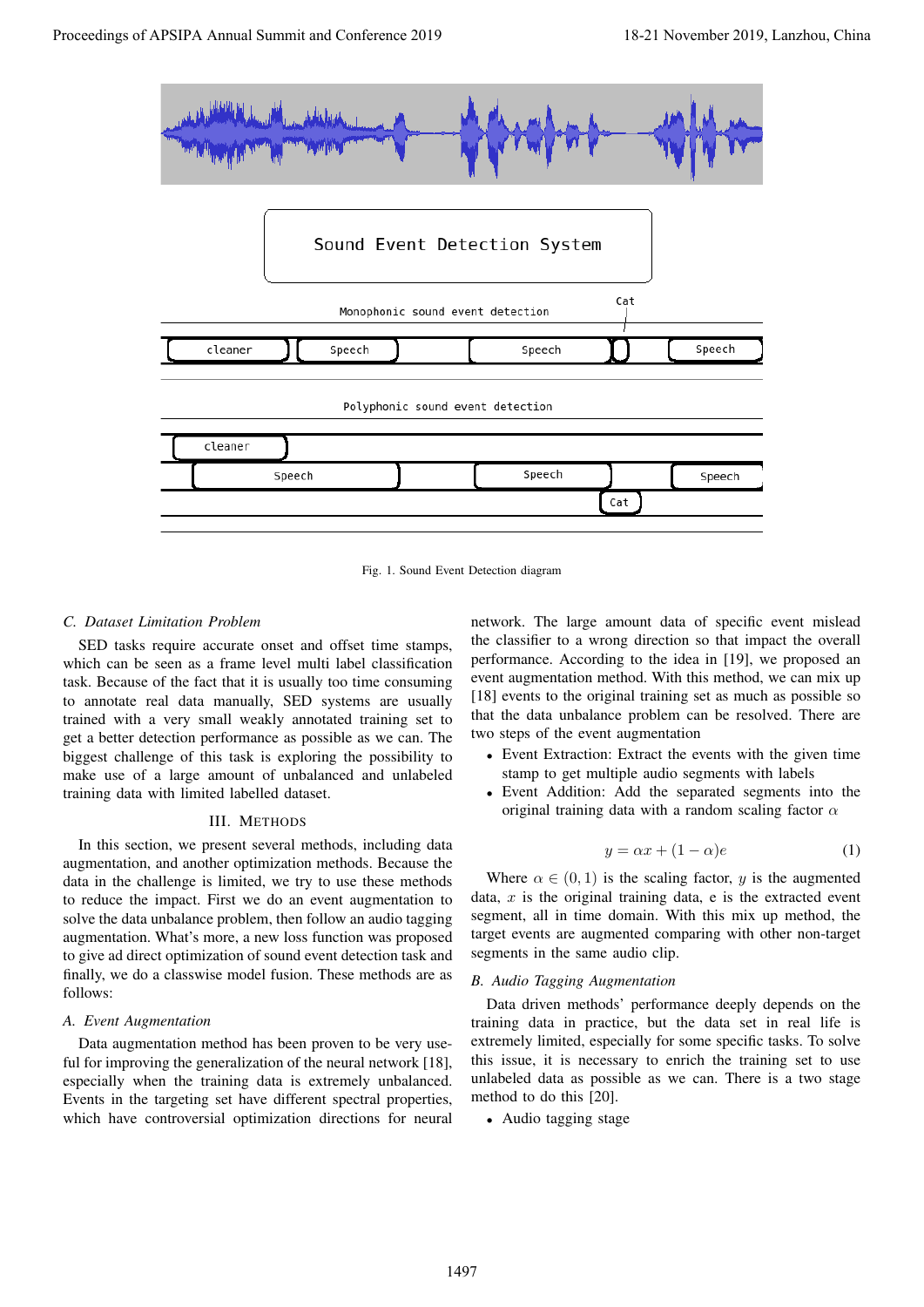• Sound event detection stage

Firstly a audio tagging model is trained using the original training data. During this stage the onset and offset time stamps are ignored, the only goal of this stage is to classify the event in clip level. Then the model is used to do the audio tagging for a large amount of unlabeled data, making an extra training set. To avoid too many wrong labeled training data are added in this stage, we set a very high classification threshold(0.9 in our experiment), and only those cases with probability over the threshold can be added to the training set. In the second stage, the training procedure is similar to the first stage, but instead of original training data, the model is trained with the combine of original training data and tagged data, which means we can get a better performance. Proceedings of APSIPA Annual Summit and Conference 2019 **F**<sub>x</sub> André *Proper*ence <sup>1</sup> (Fact) Annual Summit and Conference 2019 18-21 November 2019 18-21 November 2019 18-21 November 2019 18-21 November 2019 18-21 November

#### *C. F1 Based Loss Function Augmentation*

Cross entropy was successfully applied in classification tasks in the past research. The SED is a multi label classification task, so it was natural to apply it to SED. However the final performance evaluation criteria of the SED tasks is macro F1 score. To better optimize the networks, we proposed a new loss function to combine F1 score and traditional cross entropy with a weight factor:

$$
J = \beta J_F + (1 - \beta) J_B \tag{2}
$$

Where  $J_B$  is the binary cross entropy, which is usually used in multiple label classification tasks, and  $J_F$  is the proposed F1 loss function. This new loss function makes it possible to focus on either classification or F1 for different training data, and leads to a better performance for SED tasks. We did some experiments for different parameter  $\beta$  in following section.

#### *D. Classwise Fusion*

The classes differ in spectrum, it is normal to have totally different results for different classes, with the same model. So we ensemble the classifiers for different events. In this idea, one model is trained to classify one class in the worst case, then we combine all models together to get the final result.

#### IV. EXPERIMENT SETUP

#### *A. Dataset of Task4 in DCASE 2019*

In DCASE 2019 challenge, the training set of task4 consists of tree parts: weakly labeled data, strong labeled data and unlabeled data. The target of task4 is 10 classes in domestic environment.

Weakly labeled data set contains 1578 clips, with 2244 class occurrences. The unlabeled data contains 14412 clips, The clips are selected such that the distribution per class is close to the distribution in the labeled set. The strong labeled data consists of 2045 clips, with 6032 class occurrences.

## *B. Audio Preprocessing*

Firstly we resample the audio clips to 32000Hz, extract the log mel-spectrogram feature from the clips by a 64 mel bands, a 1024 hanning windows, 500 hop size, so we get 64 frames per second [21]. The overall pipeline of the system is as follows:

- Resample wave files to 32000Hz
- Extract events with strong time stamps of synthetic data • Add events randomly into original training data in wave
- domain
- Extract log mel-spectrogram features

## *C. Network Configurations*

The neural network is not our main focus for this work, so little modification is done. For most experiments, we use the network configurations in Table I, which is as similar as the network described in [21].

First we place two convolutional layers with kernel size 3x3, and number of filter 64, concatenated with ReLU activation and a batch normalization layer. After this, we add a pooling layer with size 2x2. Then we repeat these structure three times with different number of filters. Finally we concatenate a convolutional layer to the end of the network without pooling layer.

| TABLE I                       |        |  |  |  |
|-------------------------------|--------|--|--|--|
| <b>NETWORK CONFIGURATIONS</b> |        |  |  |  |
| item                          | config |  |  |  |

| item              | config                |  |
|-------------------|-----------------------|--|
| Conv1             | (3x3@64, BN, ReLU)x2  |  |
| Pool1             | $2x2$ pooling         |  |
| Conv2             | (3x3@128, BN, ReLU)x2 |  |
| Pool <sub>2</sub> | $2x2$ pooling         |  |
| Conv3             | (3x3@256, BN, ReLU)x2 |  |
| Pool3             | $2x2$ pooling         |  |
| Conv4             | (3x3@512, BN, ReLU)x2 |  |

#### *D. Evaluation Metrics*

The performance of SED is evaluated by F-score(F1), both in segment level and event level. The submissions rankings is based on the event level F-score, all these are described in [22]. Precision(P) and Recall(R) are core evaluation statistics of SED tasks, which are defined as:

$$
P = \frac{TP}{TP + FP} \tag{3}
$$

$$
R = \frac{TP}{TP + FN} \tag{4}
$$

Where TP, FP, FN are defined as true positive, false positive and false negative cases, respectively. P and R are the preferred metrics for information retrieval. In multi label classification, they are called calculated to get the final F-score:

$$
F = \frac{2 \cdot P \cdot R}{P + R} \tag{5}
$$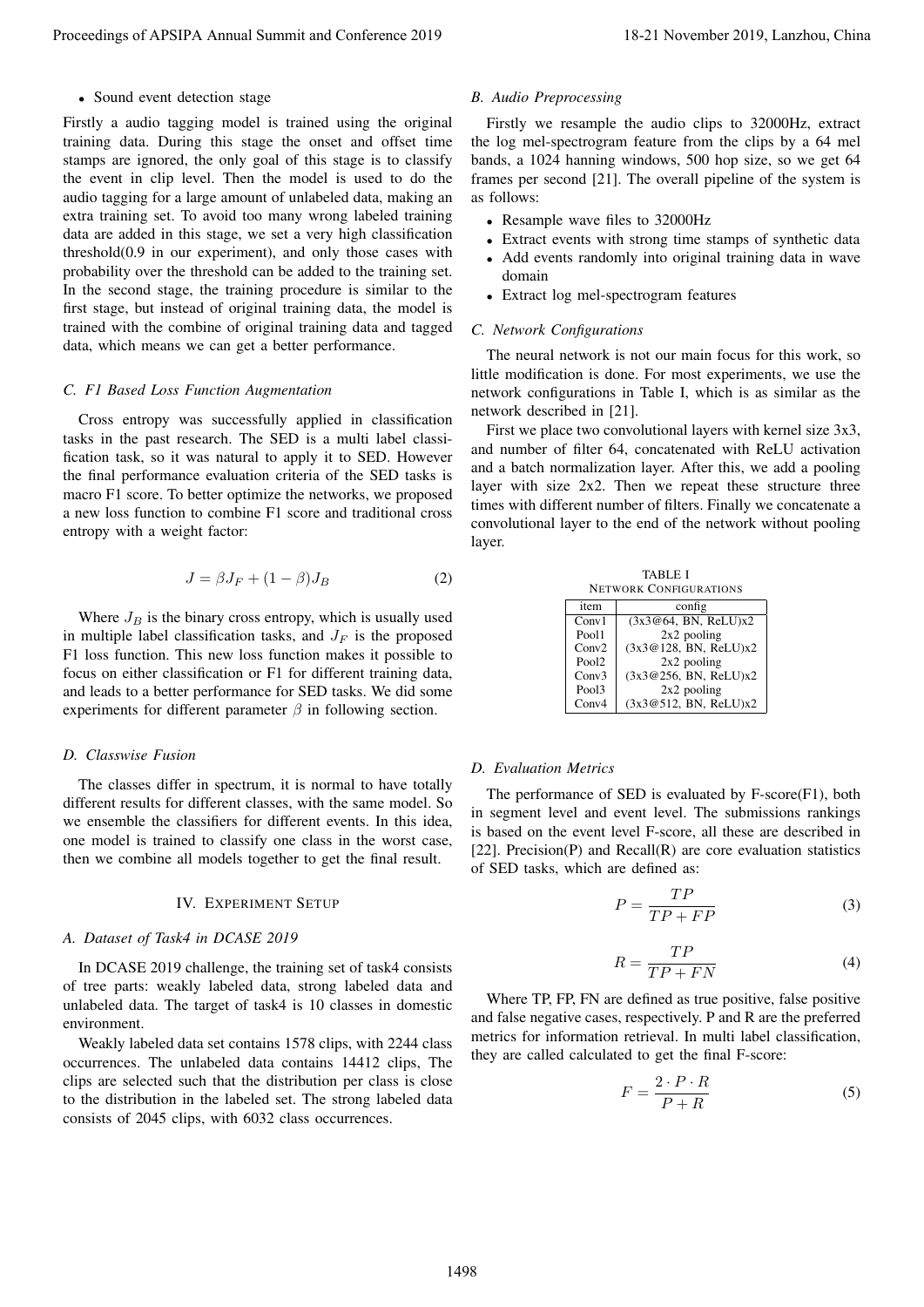

Fig. 2. Example of proposed SED system

TABLE II F-SCORE FOR DIFFERENT METHODS

| method               | event F1 | segment F1 |
|----------------------|----------|------------|
| <b>Baseline</b>      | 0.237    | 0.552      |
| Event augmentation   | 0.247    | 0.603      |
| Tagging augmentation | 0.200    | 0.569      |
| <b>CRNN</b>          | 0.187    | 0.560      |
| F1 loss function     | 0.250    | 0.611      |
| Classwise fusion     | 0.319    | 0.605      |

TABLE III

| F-SCORE FOR DIFFERENT $\beta$ |          |            |  |  |  |  |
|-------------------------------|----------|------------|--|--|--|--|
|                               | event F1 | segment F1 |  |  |  |  |
| 1.0                           | 0.208    | 0.527      |  |  |  |  |
| 0.9                           | 0.250    | 0.611      |  |  |  |  |
| 0.7                           | 0.214    | 0.598      |  |  |  |  |
| 0.5                           | 0.240    | 0.602      |  |  |  |  |
| 0.3                           | 0.220    | 0.60       |  |  |  |  |

## *E. Results and Discussion*

Table II shows the of F-score result on validation set of DCASE 2019 challenge. Event augmentation outperforms baseline in event based F-score, which has no augmentation methods. Because of the event addition usually lasts only

several segments, instead of whole clip, the augmentation result is even be better than baseline in terms of segment based F-score.

Tagging augmentation focus on audio tagging, which can be thought as same classification as SED task for unlabeled data, results show that audio tagging does positive contribution in segment based F-score, but not in event based. because there are too much mismatch in the event level prediction for tagging augmentation.

CRNN is a network concatenate RNN cells after normal CNN blocks. We can see that comparing with normal CNN, CRNN can not do too much contribution in segment F-score. What's worse, it does too much negative effect in terms of event based F-score, so we did all experiments on CNN afterwards.

Instead of traditional Binary Cross Entropy(BCE) loss for multi label classification, we propose a new loss function, which was combined by normal BCE loss and F1 loss with a weighting factor. The neural network was trained to optimize final performance criteria F1 directly. Results shows a giant improvement in both event based F1 and segment based F1.

Finally we made a classwise fusion, making the models to